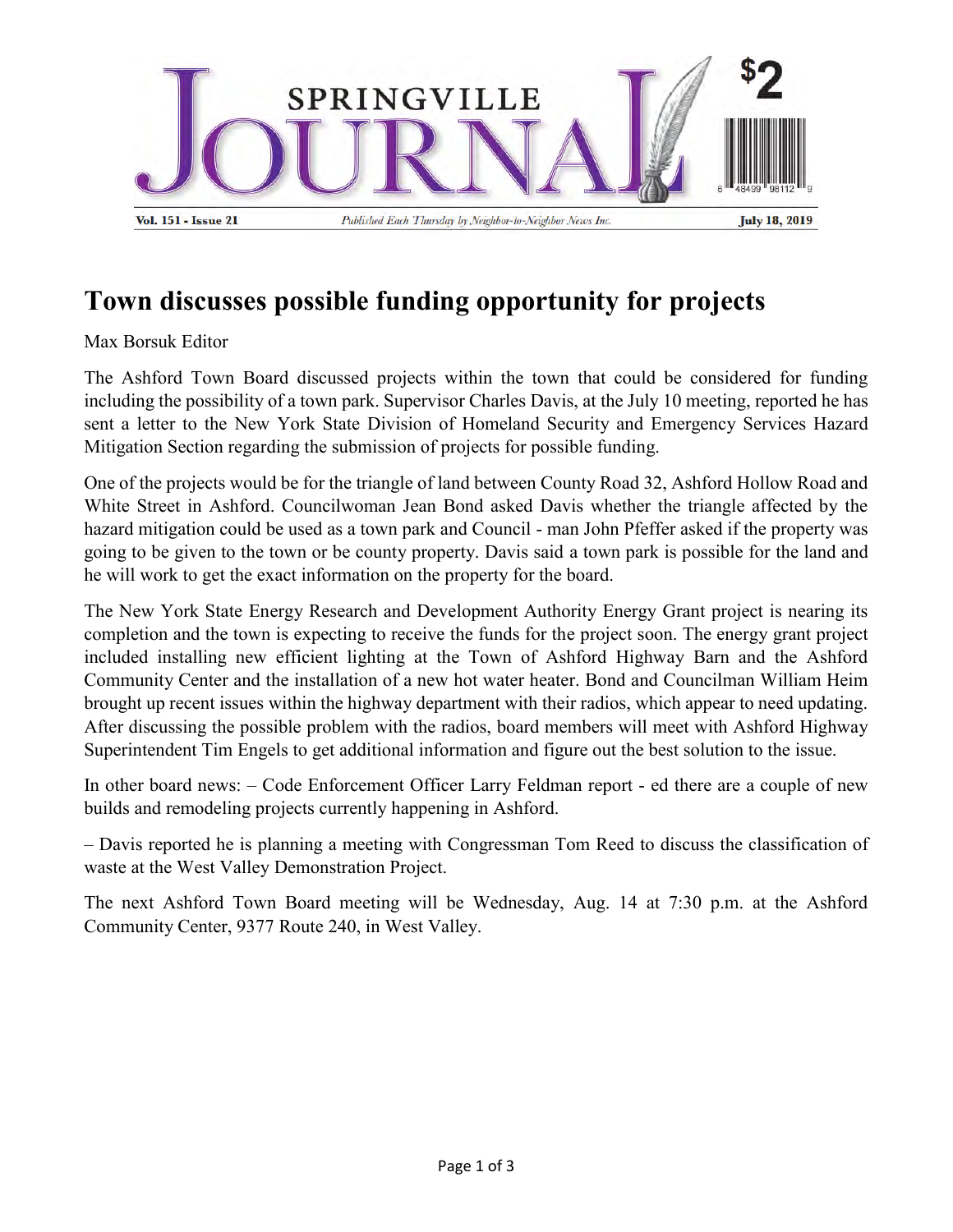

## **PUBLIC NOTICE OF CLOSURE PLAN**

The United States Department of Energy (DOE) as operator of the West Valley Demonstration Project (WVDP) has notified the New York State Department of Environmental Conservation (Department) of its intention to commence final closure of the Chemical Process Cell-Waste Storage Area (CPC-WSA) at the WVDP facility in West Valley, NY 14171-9799. The CPCWSA is one of several hazardous waste management (HMW) units at the WVDP facility that required closure under Title 6 of the New York Code of Rules and Regulations (6 NYCRR) Part 373. The DOE maintains a closure plan for each HWM unit as stipulated in §373-1.2(b) and §373-3.7. The CPC-WSA closure plan was revised in response to Department comments and resubmitted on June 11, 2019 for Department review and approval. Closure activities for the CPCWSA have already been implemented by DOE in the form of removing waste containers from the unit. The Department has tentatively determined that the revised CPC-WSA closure plan is consistent with the regulatory requirements for the decontamination and closure of a hazardous waste container storage area and, as such, can be approved. The intention of this public notice is to solicit comment from the public on the CPC-WSA closure plan,

The revised closure plan (Doc. ID Number WVDP-150, Rev. 14, dated 6/6/19) includes removal of all containers of hazardous waste, establishing a 20-foot by 20-foot sampling grid across the 60-foot by 120 foot waste storage area resulting in eighteen (18) grid areas, inspection of the gravel pad and collecting soil samples at a depth of 0-6 inches below the bottom of the compacted gravel pad in each grid area. The plan states that a biased sampling approach would be implemented to collect eighteen (18) soil samples from areas where staining is visible, otherwise the sample shall be collected from the center of the grid. The sampling equipment decontamination residues and wash washer would be collected, characterized and dispositioned as either a hazardous or non-hazardous waste, as necessary.

State Environmental Quality Review (SEQR) status: Closure of the CPC-WSA hazardous waste container storage area will not result in significant changes to the surrounding areas of the WVDP facility. The closure activities will be performed entirely inside the CPC-WSA and will use only portable equipment. This action is intended to leave the CPC-WSA clean and uncontaminated. The Department has determined that the closure of the CPC-WSA is a Type II action which is not subject to SEQR.

State regulation requires that the public be given thirty (30) days to provide written comments on this draft closure plan. The public comment period begins on 07/18/19 and will extend through 08/19/19. A copy of the closure plan is available for public review at NYSDEC Central and Regional 9 Offices.